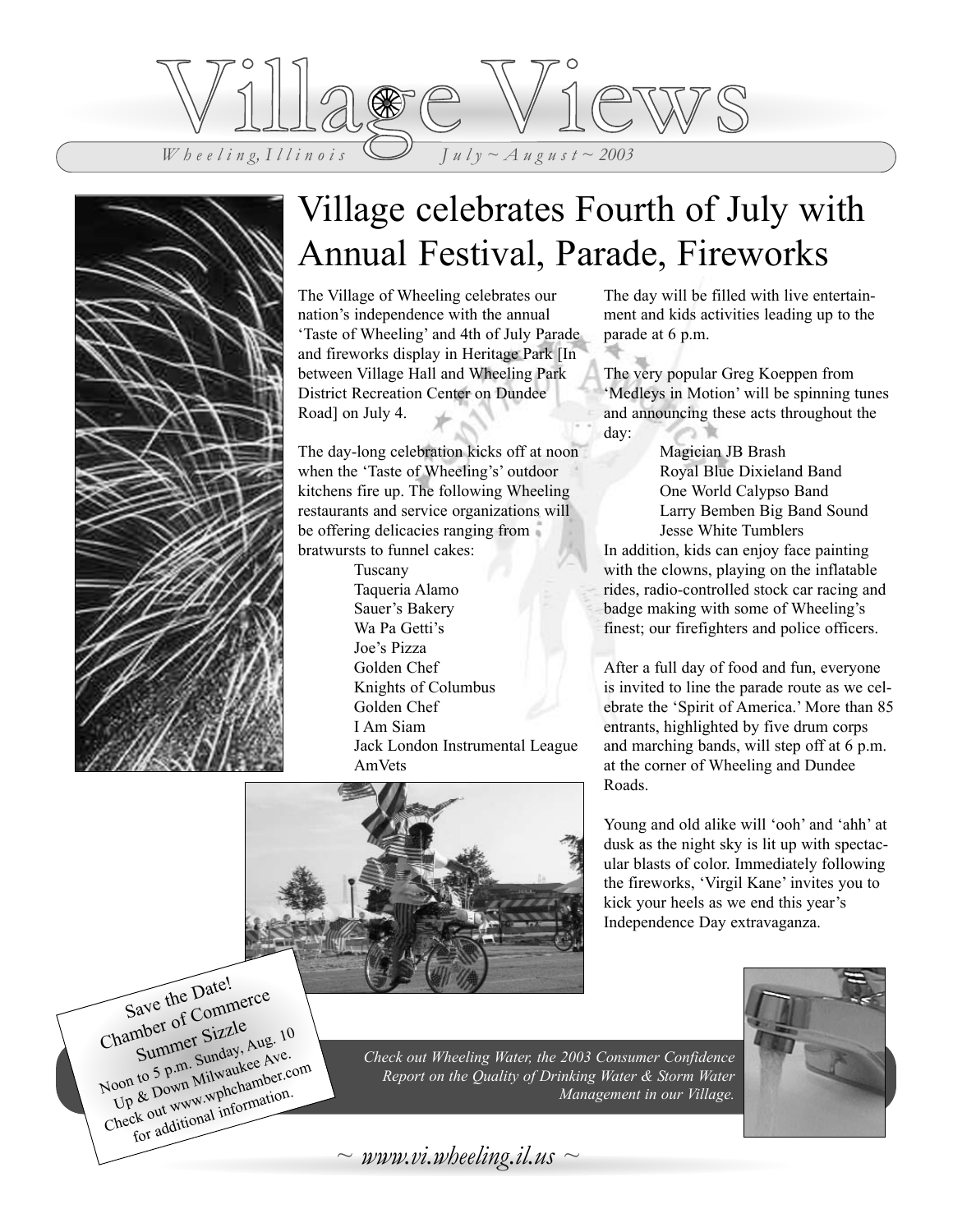## Wheeling Detective Walks Across Wyoming

**66** This is an unbelieval unbelievable show of commitment and belief in what we [Children's Advocacy Center] do. **9 9**<br>*Mark Parr*,

*Mark Parr, C.A.C. Director* He's seen a lot during his 14 years in law enforcement. Domestic disputes, homicides, burglaries…..eventually becoming jaded and cynical - desensitized to the lawlessness he confronted on a daily basis. Yet his hard work earned him a promotion to detective, and with that promotion came the kids.

"Once I was promoted to detective I began investigating a number of cases involving abused children," said Wheeling Police Detective Jim Plovanich. "Every investigation was a highly emotional experience because I was dealing with kids who had been abused physically, emotionally and sexually…..often times traumatized to the point where communication with them was virtually impossible."

That's when Plovanich was introduced to the Children's Advocacy Center of Northwest Cook County. The C.A.C. is a non-profit organization that interviews and counsels children who are victims of sexual and physical abuse. Essentially, the organization becomes the liaison between the abuse victim and organizations such as the investigating police department, Department of Children and Family Services or the Cook County State's Attorney's Office.

"The Children's Advocacy Center is invaluable to us when we are attempting to communicate with an abused child," Plovanich explained. "They are so caring and professional and treat the victims with maternal-like instincts; they rebuild the trust that was destroyed and make it possible for the victims to open up."

Plovanich became so impressed with the people and mission of the C.A.C. that he decided to undertake a monumental fundraising effort on their behalf. "The C.A.C. exists primarily on the financial generosity of the caring citizens and businesses of the Northwest suburbs," he said. "I wanted to do something to give back….I know first-hand the importance of the services they provide."

That 'Something' became a 'Walk Across Wyoming' to benefit C.A.C. An incredible 400-mile, twoweek trek across the rugged and scenic countryside of the state Plovanich became enamored with when he read Mountain Man, by Vardis Fisher. He will average 30-miles per day while carrying everything needed for sustenance on his back.

"I realize it sounds a little crazy for a person to walk across an entire state, but I'm accomplishing two things that are very important to me," he said. "I have always wanted to embark on this type of adventure and now I have the inspiration [C.A.C.] needed to finally go for it."

While Plovanich's inspiration comes from the kids the C.A.C. helps, the people that make up the C.A.C. are pretty inspired by him.

"This is an unbelievable show of commitment and belief in what we do," said Mark Parr, C.A.C. Director. "Obviously whatever funds he raises will be appreciated, but perhaps more important is the awareness he's creating for an issue that still exists in our communities. He is an inspiration to everyone within the C.A.C."

Plovanich begins his journey July 7 and expects to be back in Wheeling two weeks later. Any individuals or businesses interested helping Jim raise as much money as possible for the C.A.C. are encouraged to contact him at 847-459-2648.



Ken Brady, Plan Commission Chairman, and resident David Kauffman plant flowers Wheeling sign on Dundee Road during the annual 'Brooms and Blooms' event. Various sites around the Village were spruced up in a combined effort between Village officials, employees and residents.

## $\overline{\mathcal{S}_{\text{pring Cleaning}}}$  Fill the Boot

The Wheeling Fire Department is enlisting your help in the fight against Muscular Dystrophy. The annual 'Boot Drive' takes place August 22 at major intersections throughout the Village. Your generosity netted over \$6,000 during last year's drive. Your spare change can help find the cure.

*2 ~ www.vi.wheeling.il.us ~ 2*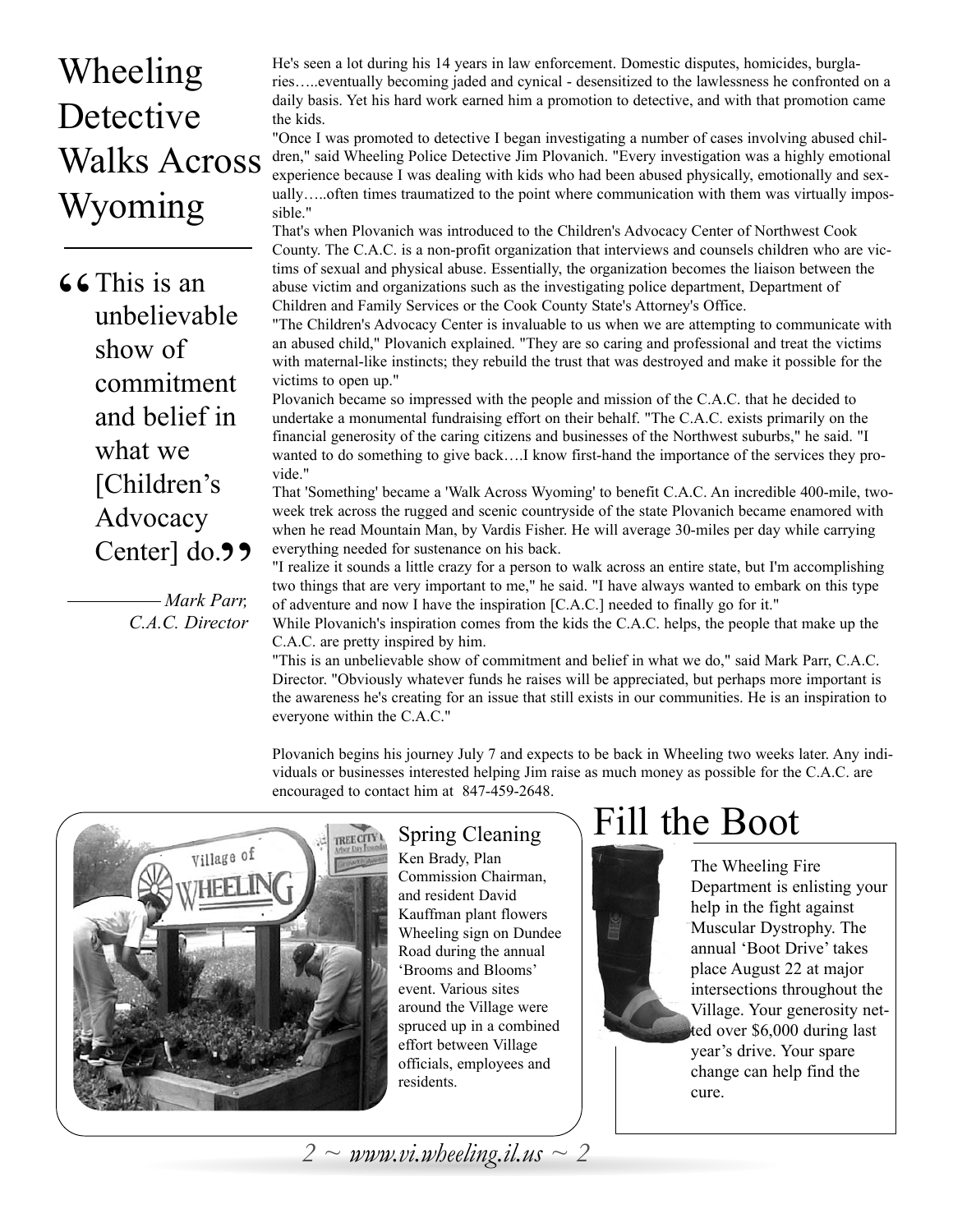## Kick-off meeting marks official beginning of 'downtown' planning

Village officials and consultants met May 6 for a kick-off meeting to begin determining the future of approximately 145 acres around the Metra Station and along Dundee Road. The meeting was the offical inagural foray into redeveloping Wheeling's downtown area.

Village officials and consultants from S.B. Friedman and Company, the Lakota Group and the Metro Transportation Group collaborated with a special project committee consisting of trustees, plan commissioners, economic development commissioners and key village staff members to essentially brainstorm regarding the future development.

"We're extremely excited to officially get the process underway," said Bill Whitmer, Economic Development Director. "The redevelopment around the train station and along adjacent portions of Dundee Road is a project that is not only needed, but one that will enhance the entire Village."

The three consultants will combine to examine market conditions to see what kinds of redevelopment will work

best, examine current land uses in the area and finding development opportunities in the area. All three groups have worked together in the past on other downtown revitalization projects similar to the Wheeling project.

The area targeted for redevelopment stretches from London Middle School on the west end, along Dundee Road and to the Community Recreation Center to the east. It follows Wheeling Road south, just past Catherine Court. The plan also includes Old McHenry Road to the junction with Route 83 to the north.

According to Village officials, the committee and consultants will work to ensure the redevelopment plan complements businesses and tenants in the area and the train station while mordernizing the existing and potential stripmall commercial uses along Dundee Road.

Funding for the planning process was secured via a grant from the Regional Transportation Authority through its Regional Technical Assistance Program.

The planning process is expected to conclude in October.

## Men, women in blue run to raise funds for Special Olympics

Two miles. Two miles that symbolize heroism, an inspirational spirit and an overwhelming sense of pride in the athletes who participate in Illinois Special Olympics.

Wheeling Law Enforcement Officials participated in the 2003 Law Enforcement Torch Run for Special Olympics Illinois on June 8. Wheeling officers and staff manned the eighth leg of the annual run that raises funds for the more than 500,000 Special Olympians across Illinois. The Illinois Law Enforcement Torch Run is the single largest year-round fund-raising event benefiting Special Olympics Illinois. Each year, more than 3,000 officers in Illinois run more than 1,500 miles carrying the Flame through their hometowns and deliver it to the State Games.



Law Enforcement officials from Buffalo Grove will pass the torch to the Wheeling contingent at Lake-Cook and Milwaukee. The runners proceeded up Milwaukee Ave. to Hintz Road where the torch will be handed to officers from Prospect Heights. Each of the 15 to 20 Wheeling officers and staff members who carried the symbolic flame raised anywhere from \$100 to \$1,000 in contributions.

"The sole reason we do this is to raise money for an organization that is invaluable to thousands of physically challenged individuals in Illinois," said Officer Mike Porzycki, 2003 Wheeling Torch Chairperson."Collectively, Illinois law enforcement agencies have been able to raise millions of dollars over the years - two miles at a time."

Commander Bill Benson has been running with the Wheeling contingent for 16 years. During that time he's not only seen the amount of donations increase, the number of runners has also multiplied. "The first year we participated it was another officer and me," Benson recounted. "Over the last 16 years we've been able to recruit additional runners which meant we raised more funds for the Special Olympics. It's really an event we look forward to all year and there is such a spirit of camaraderie among each of the different departments that participates; we know we're helping out a great cause."

 $3 \sim$  *www.vi.wheeling.il.us*  $\sim$  3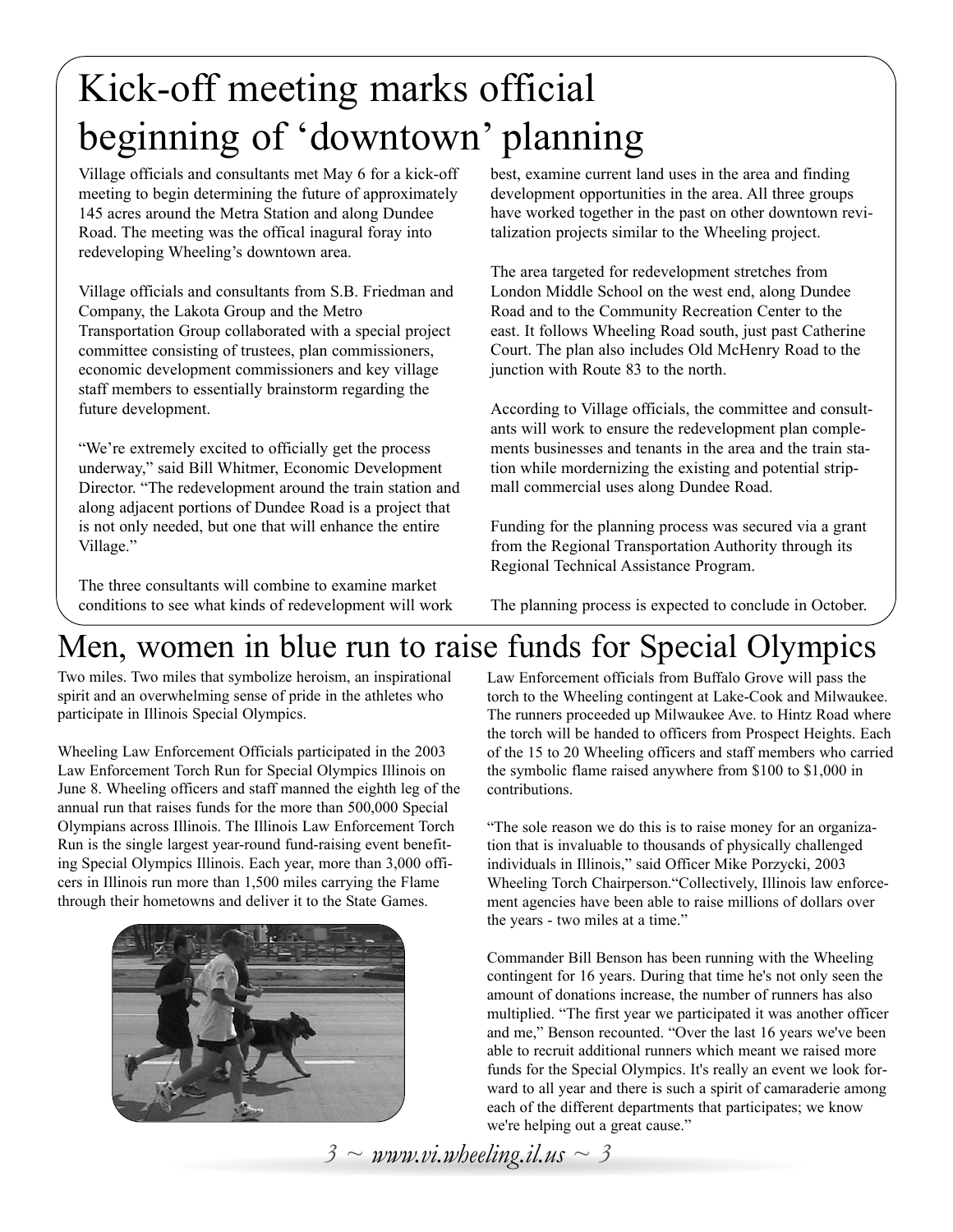

Thanks to popular television shows like 'This Old House,' 'Trading Spaces' and 'While You Were Out' many homeowners see their homes as works of art.....in progress. However, before you turn your comfy three-bedroom into a mansion worthy of Bill Gate's status......*Did You Know?*

The following is a list of commonly needed building permits which are issued by the Community Development Division BEFORE the the projects begin:

> *House addition or remodeling Shed Garage Central air conditioner Wood deck Gazebo Swimming pool/spa/hot tub Fence/dog run Furnace Alarm system (Low voltage electric permit needed) Fireplace Screened porch Lawn sprinkler system Any electrical work Any plumbing work Roofing Siding Satellite Dish (Low voltage electric permit needed) Window or door replacement if opening size will change Sewer repair Concrete stoop replacement if change in size/location Water heater installation*

*For more information concerning building permits, contact Community Development at 847-459-2620.*

*(Editor's Note: Beginning with this issue, Each 'Village Views' will feature a 'Did You Know' column designed to inform the residents about issues that may affect them and/or helpful hints to make their lives a little easier.)*

The Village of Wheeling teams up with LifeSource Blood Service from 2 to 7 p.m. July 9 at Fire Station 24 on Dundee Road [attached to the Municipal Complex] for a community blood drive. Appointments are encouraged but walk-ins are welcome. For appointment, please call Mike Boyle at (847) 459-2621 or e-mail at mboyle@vi.wheeling.il.us.

*Your donation saves lives...maybe your own.*



Residens are advised that upcoming road construction will close Dundee Road between Schoenbeck and Elmhurst Roads. During that time, a detour utilizing Schoenbeck, Elmhurst and Hintz Roads will be in effect. Although an exact start date has yet to be determined, this construction could Affect your commute throughout the summer into early fall. Watch for more information on Channel 17 and in the local newspapers.

 $4 \sim \text{www.vi.wbeeling.}$ *il.us*  $\sim 4$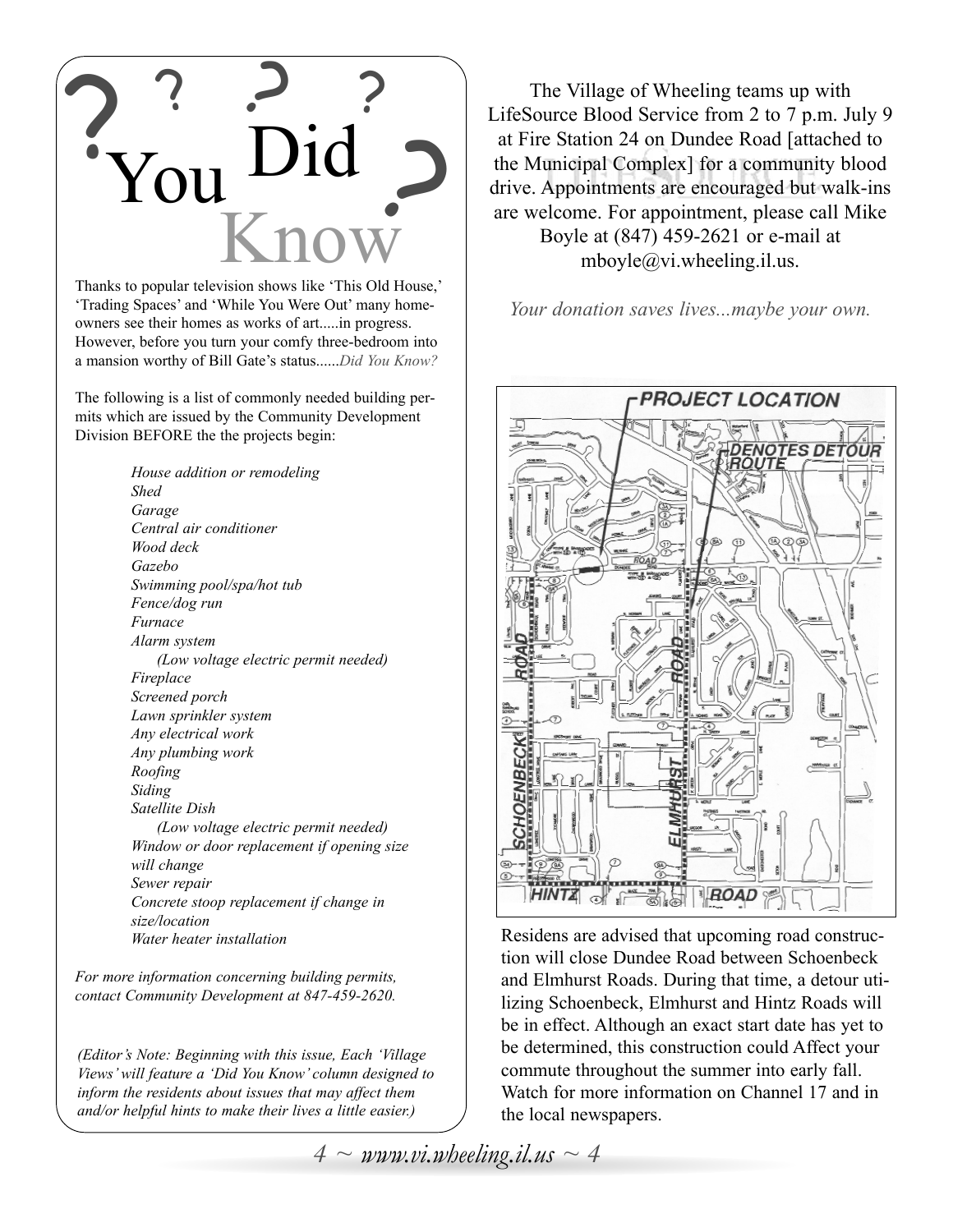## Mosquitos: The Scourge of Summer

Nothing ruins a great summer day like swatting away swarms of mosquitos. But, the scourge of summer can ruin more than one day. West Nile Virus affected over 800 human people last year including causing 63 deaths. West Nile Virus is transmitted by mosquitoes as are several other viruses that cause encephalitistype illnesses. In an effort to minimize the number of locations where mosquitoes grow and develop, Village Health Officials are again encouraging residents to take the time to look at and around their homes for locations where water may remain for up to a week or longer. The typical containers that people may see include buckets, cans, bird baths and/or other decorative containers. Locations people may overlook are blocked gutters, ill-kept swimming or wading pools, plastic tarps that are folded and left on the ground near the house that collect rainwater. Wherever possible, try and remove the item or take other steps to prevent the ongoing collection and holding of water in these devices. Additionally, the following precautions are recommended: Stay indoors at dawn, dusk and in the early evening when mosquitoes are most active.

Whenever outdoors during high-risk times, wear shoes and socks, long pants and a longsleeved shirt.

Use mosquito repellent containing 25 percent to 35 percent DEET when it is necessary to be outdoors, applied sparingly to exposed skin or clothing as indicated on the repellent label. Consult a physician before using repellents on young children.

Inspect and repair damaged screens on doors and windows, including porches and patios, to prevent mosquitoes from entering your home.

Report any areas that stay wet for more than a week to the Northwest Mosquito Abatement District at (847) 537-2306.

### Health Watch *Improving Your Quality of Life*

Along with an abundance of fresh fruits and vegetables, summertime always brings concern over their safety. Some consumers are concerned about the potential for E. Coli, Salmonella, other bacterial contamination and pesticide residues. What can you do to protect yourself and your family? The answer is simple: Give your produce a thorough washing in clean cold water. Thoroughly wash all fruits and vegetables before serving or preparing them. Wash produce under running water to remove any bits of soil, sand or other deposits. While washing, let the water fully drain so that the contaminants are washed away.

### Special washing requirements:

Mushrooms, raspberries & strawberries will absorb water and become mushy if you soak them. They grow close to the soil, so they are a great contamination risk. Thoroughly clean mushrooms and strawberries with a brush removing all soil from pockets where soil can be hiding. Raspberries are too delicate to brush so rinse them thoroughly.

Melons: Although you do not eat the rinds of cantaloupes, honey dews and other melons, their outer surfaces should be thoroughly washed. Not only does the soil on the rind have the possibility of contaminating other foods and surfaces, but when you cut through the rind, the knife could carry the contamination into the edible part of the fruit.

\*\*Remember that sliced melon must be kept cold. Discard sliced melon if held unrefrigerated for more than four hours.

Alfalfa sprouts can be contaminated in the fields from runoff from animal pastures. Buy them from a reputable store and wash them thoroughly.

#### Any Bites?

Students from Whitman and Jack London Schools check to see if the fish are bitin' during the intergenerational fishing derby May 28 at Pavilion Senior Center. Wheeling Firefighters, police officers and seniors were on hand to bait hooks, cheer them on and even throw a line or two in the water.



 $5 \sim$  *www.vi.wheeling.il.us*  $\sim$  5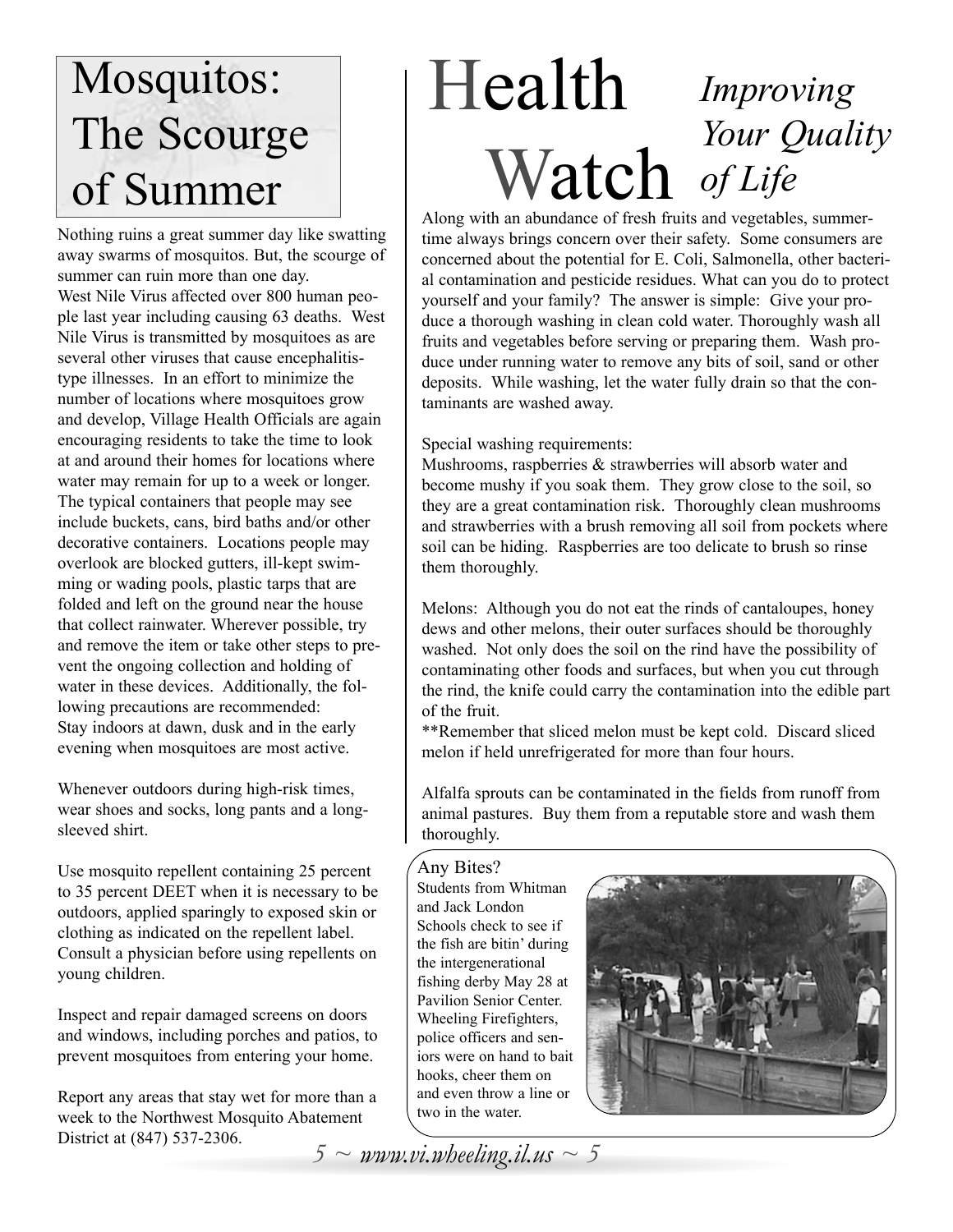## Wheeling Police set for expansion

The Village recently announced a plan giving its police department another tool in community policing. The Village Board elected to purchase a two-story building at 99 N. Wolf Road and convert it to a police resource center.

While some neighboring communities have utilized resource centers for satellite village halls or public aid cooperatives, Wheeling will focus on police services. According to Sgt. John Teevans, Crime Prevention Unit, the new resource center will give the police department another presence in the community.

"Our Crime Prevention/Community Relations Unit will operate from this location meaning that police personnel will be present Monday through Friday during the day and evening hours," Teevans said. "In addition to increased visibility, we'll be able to offer additional services that our residents have come to depend on us for."

Some of those services will include child safety seat inspections, citizens police academies, rape defense sessions and a place for Neighborhood Watch and other community meetings.

Other uses slated for the resource center include:

\*Bike Unit will be stationed here and operate from this location; \*Social Worker; \*Walk in reports.

"We're extremely pleased and excited that the Board has provided us this opportunity," said John Popadowski, Police Chief. "This resource center will simply enhance our abilities to continue offering complete and quality services to our residents."

## 'Click-it or Ticket' campaign nets results, raises awareness

In conjunction with the National 'Click It or Ticket' initiative, the Wheeling Police Department conducted its own awareness campaign. This initiative included school speed zone/seat belt enforcement during daytime hours, DUI/seat belt enforcement during nighttime hours, a Roadside Safety Checkpoint over Memorial Day weekend, and a Seat Belt Enforcement Zone the afternoon of May 31 towards the end of the statewide campaign. 659 citations and written warning were issued including 443 for seat belt violations, 9 for child restraint violations and 83 speeding violations. 31 arrests were made including 8 for DUI, 18 for suspended/revoked or no drivers license, three for drug possession and two wanted on warrants.

Three local schools participated in awareness efforts for this campaign and contributed to substantial increases in safety belt compliance rates at all three sites. Based on Seat Belt Surveys taken this week, Walt Whitman School increased compliance to 76% while Mark Twain School was surveyed at 84% compliance. Of special interest is Wheeling High School, which increased its compliance rate to 88% from 71% the year before. This can be attributed not only to our enforcement, but also the dedicated efforts of students and staff at the high school who promoted this campaign with morning video announcements and public service announcements developed and filmed by students in the video department.

### *Patriotism prevails, give 'Old Glory' proper respect*

It's a beautiful and pride-inspiring sight. Our flag; the flag of the United States of America waving majestically against a crystal clear, blue sky. As Americans it is our right and privilege to fly the colors, not just in times of conflict, but every day. However, we should always render proper respect when hoisting our symbol of freedom. The following are a few reminders of proper display of the stars and stripes.

\*It is customary to display the flag only from sunrise to sunset on buildings and on stationary flagstaffs in the open. However, when a patriotic effect is desired, the flag may be displayed 24-hours a day if properly illuminated during the hours of darkness.

\*The flag should not be displayed on days of inclement weather except when an all-weather flag is displayed.

\*The flag should never touch anything beneath it, such as the ground, floor or water.

\*The flag, when it is in such condition that it is no longer a fitting emblem for display, should be destroyed in a dignified way, preferably by burning.

*6 ~ www.vi.wheeling.il.us ~ 6*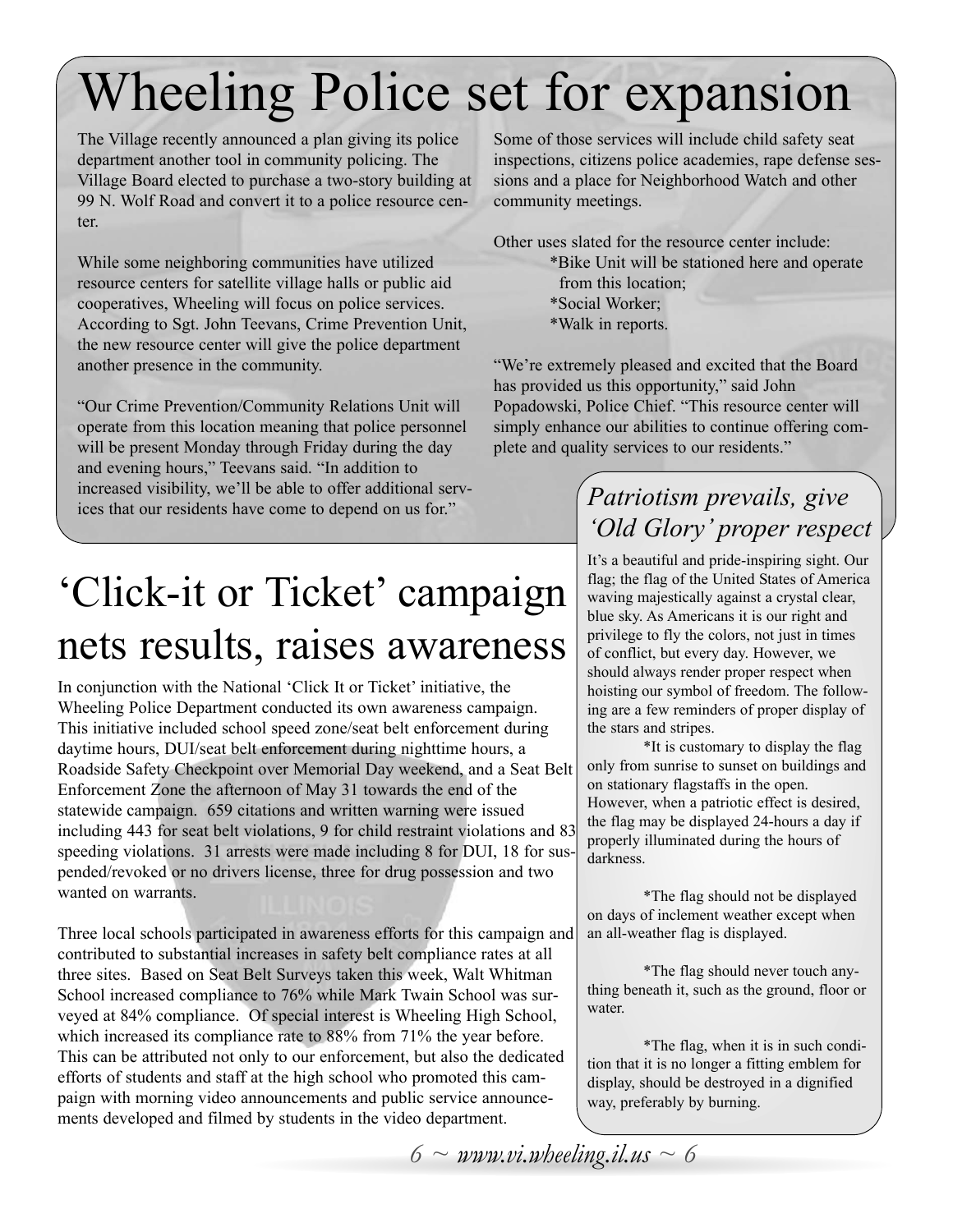## News You Can Use: *Displaying your address numbers*

If you've ever tried to find someone's house or a business, you realize how it is made more difficult by not seeing the street number on the front of the building. If emergency personnel are trying to find your home, it is obviously in your best interest that they find you as quickly as possible.

# *S*peak ou*T*

This is your opportunity to communicate with Wheeling electe officials and administrators. Your advice, suggestions, questions and opinions are apprecia ed and will receive a response desired. Please complete this form, detach and return to:

Village Manager Village of Wheeling 255 W. Dundee Road Wheeling, IL 60090

Village Codes require that properties have their address displayed in numbers that are at least four inches tall and one-half inch wide. The address must be in a color that contrasts with the color behind it so that it stands out clearly from the street. However, there are other considerations to keep in mind as well.

If possible, you should place the street numbers where porch lights aid in illuminating them to assist with night visibility. Also, view your home from the street to be certain that you can see the numbers clearly without any branches, limbs or other vegetation blocking the view of your address.

| ,我们也不会有什么。""我们的人,我们也不会有什么?""我们的人,我们也不会有什么?""我们的人,我们也不会有什么?""我们的人,我们也不会有什么?""我们的人                                      |  |
|-----------------------------------------------------------------------------------------------------------------------|--|
| <u> 1989 - Johann Stoff, deutscher Stoff, der Stoff, der Stoff, der Stoff, der Stoff, der Stoff, der Stoff, der S</u> |  |
|                                                                                                                       |  |
| ,我们也不能在这里的时候,我们也不能在这里的时候,我们也不能会在这里的时候,我们也不能会在这里的时候,我们也不能会在这里的时候,我们也不能会在这里的时候,我们也                                      |  |
| ,我们也不能在这里的时候,我们也不能会在这里,我们也不能会在这里的时候,我们也不能会在这里的时候,我们也不能会在这里的时候,我们也不能会在这里的时候,我们也不能                                      |  |
|                                                                                                                       |  |
|                                                                                                                       |  |
| ,我们也不会有什么。""我们的人,我们也不会有什么?""我们的人,我们也不会有什么?""我们的人,我们也不会有什么?""我们的人,我们也不会有什么?""我们的人                                      |  |
|                                                                                                                       |  |

### ATTEND PUBLIC **MEETINGS**

Residents are invited to attend public meetings of Village Boards and Commissions. Most meet in the Village Hall Councilroom unless otherwise noted here.

## Regularly Scheduled Meetings

Village Board - Every Monday, 7:30 p.m.

Plan Commission - 2nd & 4th Thursdays of the Month, 7 p.m.

Board of Health - 4th Tuesday, every other month, 7 p.m.

Human Rights Commission - 3rd Tuesday of the month, 7:15 p.m., south half of Village Hall lunchroom.

Senior Citizens Commission - 3rd Monday of the month, 10 a.m., south half of Village Hall lunchroom

Fire and Police Commission - 3rd Tuesday of the Month, 7 p.m., Fire Department Training Room

Palwaukee Airport Commission - 3rd Wednesday each month, Committee of the Whole, 7 p.m.; Regular meeting, 8 p.m., Airport Offices, 1020 S. Plant Road.

### Economic Development Commission - 1st Tuesday of the month, 7:30 a.m., south half of Village Hall lunchroom

Special Events Commission - 2nd Wednesday each month, 7:30 p.m., south half of Village Hall lunchroom

 $7 \sim$  *www.vi.wheeling.il.us*  $\sim$  7